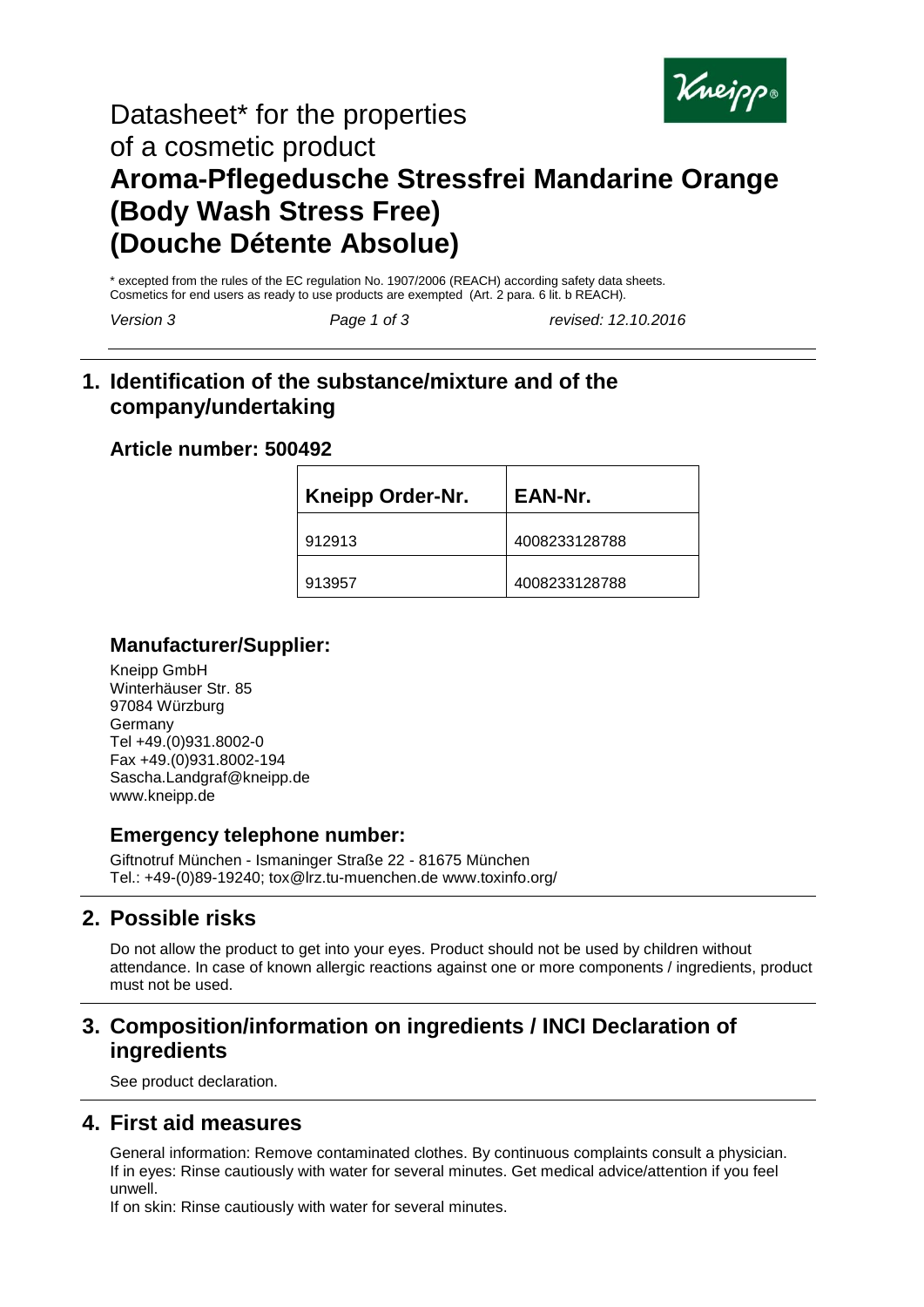

# Datasheet\* for the properties of a cosmetic product **Aroma-Pflegedusche Stressfrei Mandarine Orange (Body Wash Stress Free) (Douche Détente Absolue)**

\* excepted from the rules of the EC regulation No. 1907/2006 (REACH) according safety data sheets. Cosmetics for end users as ready to use products are exempted (Art. 2 para. 6 lit. b REACH).

*Version 3 Page 2 of 3 revised: 12.10.2016*

If swallowed: Rinse out mouth and then drink plenty of water. Do not induce vomiting. Never give anything by mouth to an unconcious person. As a precaution consult a physician.

#### **5. Firefighting measures**

Suitable extinguishing media: foam, powder,  $CO<sub>2</sub>$ In case of fire: Cool storage devices with water. In case of fire: Remove containers from danger area. Evacuate persons from danger area.

## **6. Measures in case of accidents and leakages**

Individual Precautions: Provide adequate ventilation. Environmental protection measures: Do not empty into drains. Cleaning procedures: Eliminate with absorbent material and dispose properly.

## **7. Handling and storage**

Keep container tightly closed. Recommended storage temperature: 15 – 25 °C

## **8. Physical properties**

| typical           |
|-------------------|
| white pearlescent |
| liquid            |
| 100 °C            |
| $>100^{\circ}$ C  |
|                   |

## **9. Stability and Reactivity**

Thermal decomposition: No decomposition with proper use and storage. Dangerous reactions: No dangerous reactions with proper use and storage.

## **10. Instructions for Disposal**

Unused product shall be collected as problematic waste.

## **11. Specifications for Transport**

Dangerous Goods: UN-Nr.: N/A ADR, IMDG, IATA:

Class: N/A Label: N/A Special provision: N/A Limited Quantities: N/A Class: N/A Classification code: N/A